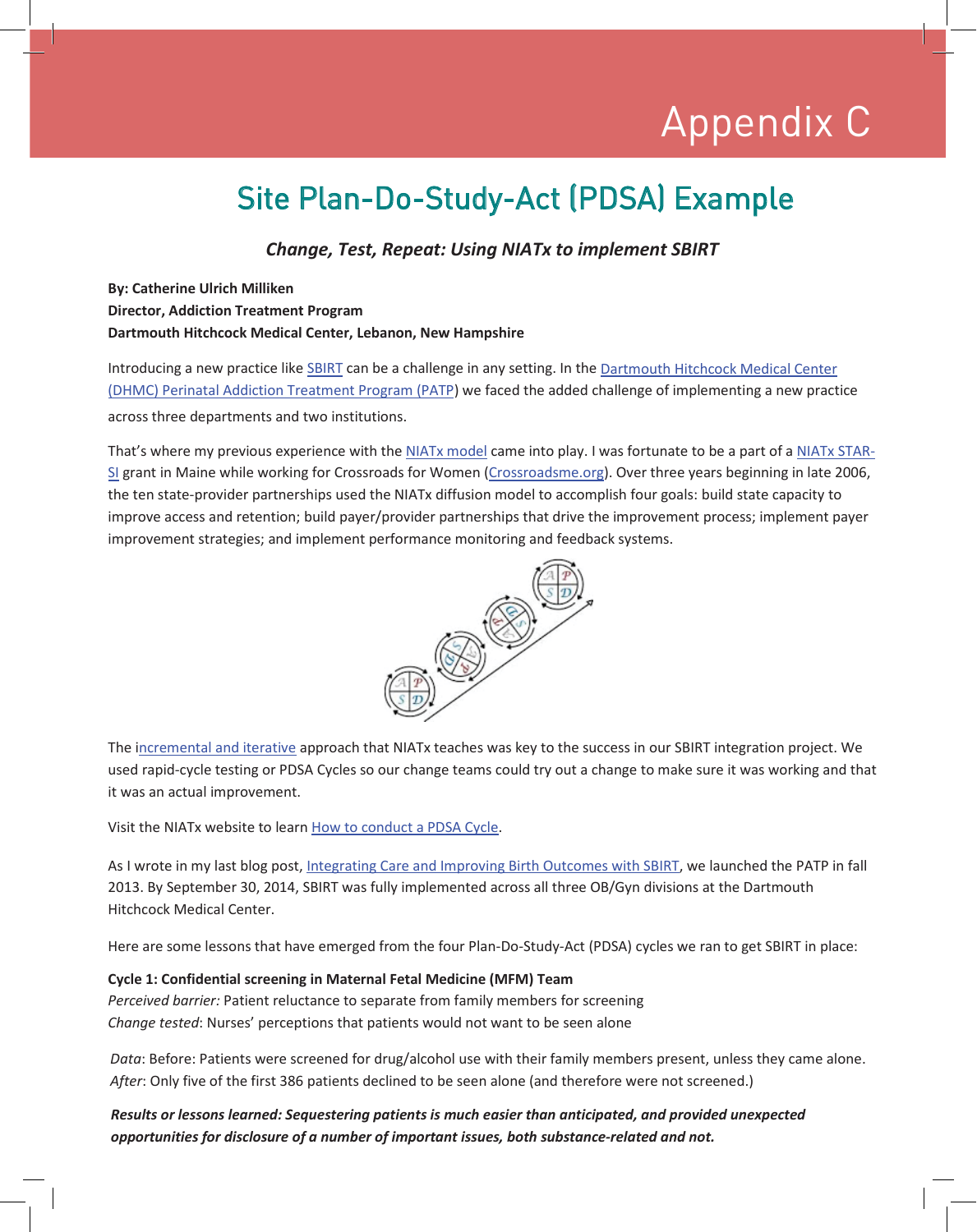# Appendix C

#### **Cycle 2: SBIRT pilot in Maternal Fetal Medicine (MFM) Team**

*Perceived barrier*: Fitting SBIRT into nursing workflow will be difficult and make visits longer. *Change tested*: Nurse training in screening techniques and BI/Implementation *Data* (Qualitative from nursing): Nurse workflow was not adversely affected and communication about prenatal substance use was enhanced, improving the care delivered.

#### *Results or lessons learned: Nurses report "We are finally starting to deal with this issue in a practical way. SBIRT provides a framework for making this happen!"*

#### **Cycle 3: SBIRT implemented in Certified Nurse Midwife (CNM) Team**

*Perceived barrier*: Provider discomfort with providing brief intervention (BI) *Change tested*: Provider training in BI *Data*: (Qualitative) CNMs are able to manage BI and referral process to PATP; and patients with SUD are no longer required to transfer care to the MFM team.

#### *Results or lesson learned: Provider training can increase comfort level in caring for pregnant women with SUD***.**

#### **Cycle 4: SBIRT implemented in General OB/GYN Division**

*Perceived barrier*: Nurses' discomfort with process

*Change tested*: Nurse and provider training; followed by additional training session (Grand Rounds) six months after implementation

*Data*: Not available from all nurses or providers; APRN staff has adopted SBIRT as standard practice and feels comfortable with BI and referral process.

#### *Results or lesson learned: Need to be able to collect department/division level data to assess whether program goal of evidence-based screening for SUD for all PN patients has been met.*

**What else did we learn from these change cycles?** For one thing, developing a timeline and planning out cycles strategically is key. What we wish we'd known at the onset was how difficult it would be to access data to measure process and outcomes. Electronic implementation of screening (available soon, with the implementation of mobile tablets) should improve data capture.

Our next PDSA cycle will be used to implement electronic record-keeping. The OB departments have not had sufficient staffing to assess what proportion of new OB patients are actually getting screened. With the help from The New Hampshire Charitable Organization, the OB/GYN Department was able to purchase mobile tablets that will be used to make the switch from pen and paper screening to electronic screening. Once electronic screening is operationalized, we

will be able to compare the number of patients screened to the number of new OB visits scheduled. Electronic screening will allow for better data collection, outcomes tracking, and consistent billing practices. Adding an electronic best practice alert for positive screens will be included with the electronic roll-out, and this will prompt providers to enter the correct charges.